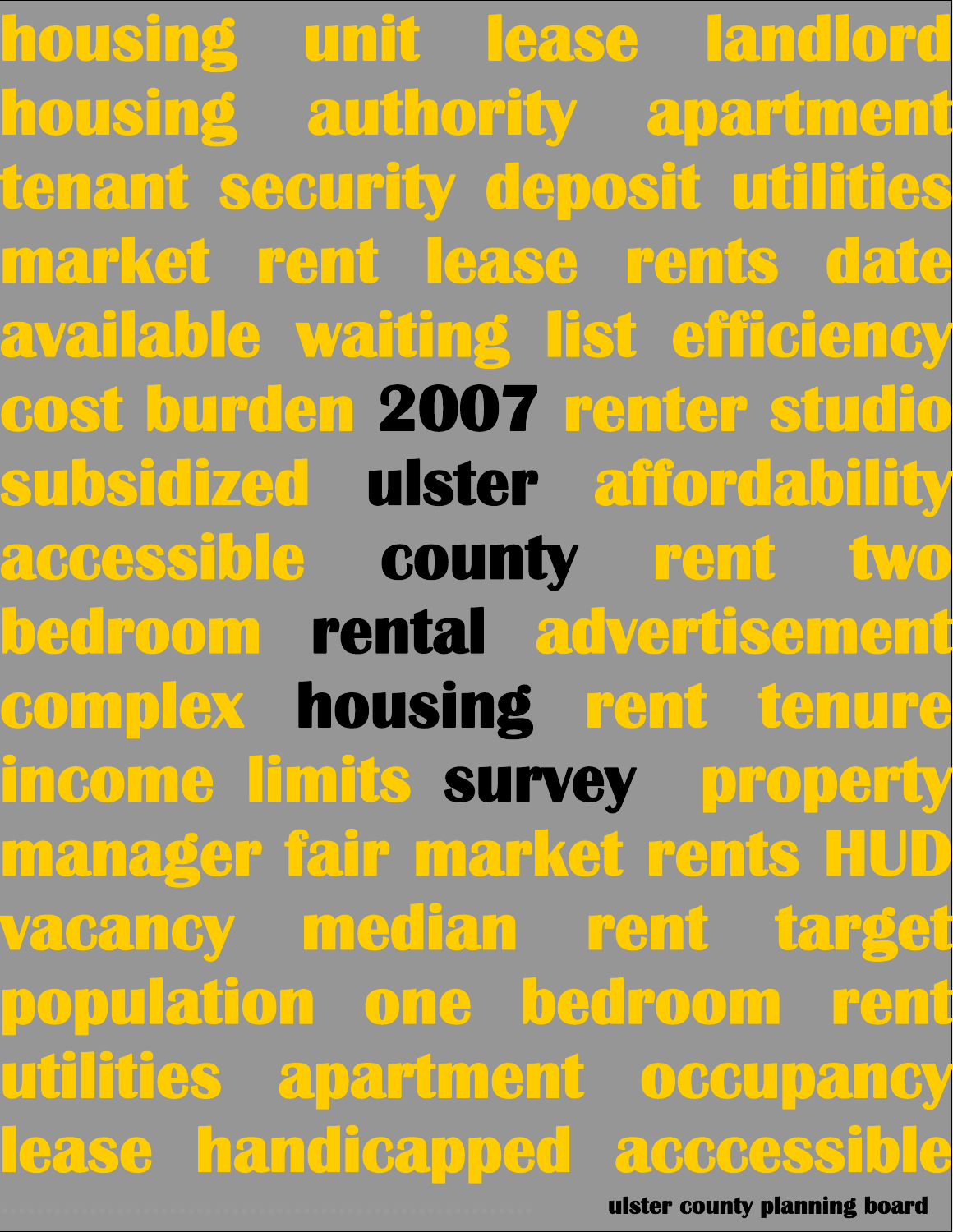# 2007 Ulster County Rental Housing Survey

**Thank you to all of our Ulster County apartment owners and managers for your participation in the survey. We could not do this without you!** 

**Ulster County Planning Board 244 Fair St. PO Box 1800 Kingston, NY 12402** 

**(845) 340-3340** 

**www.co.ulster.ny.us/planning** 

**March 2008**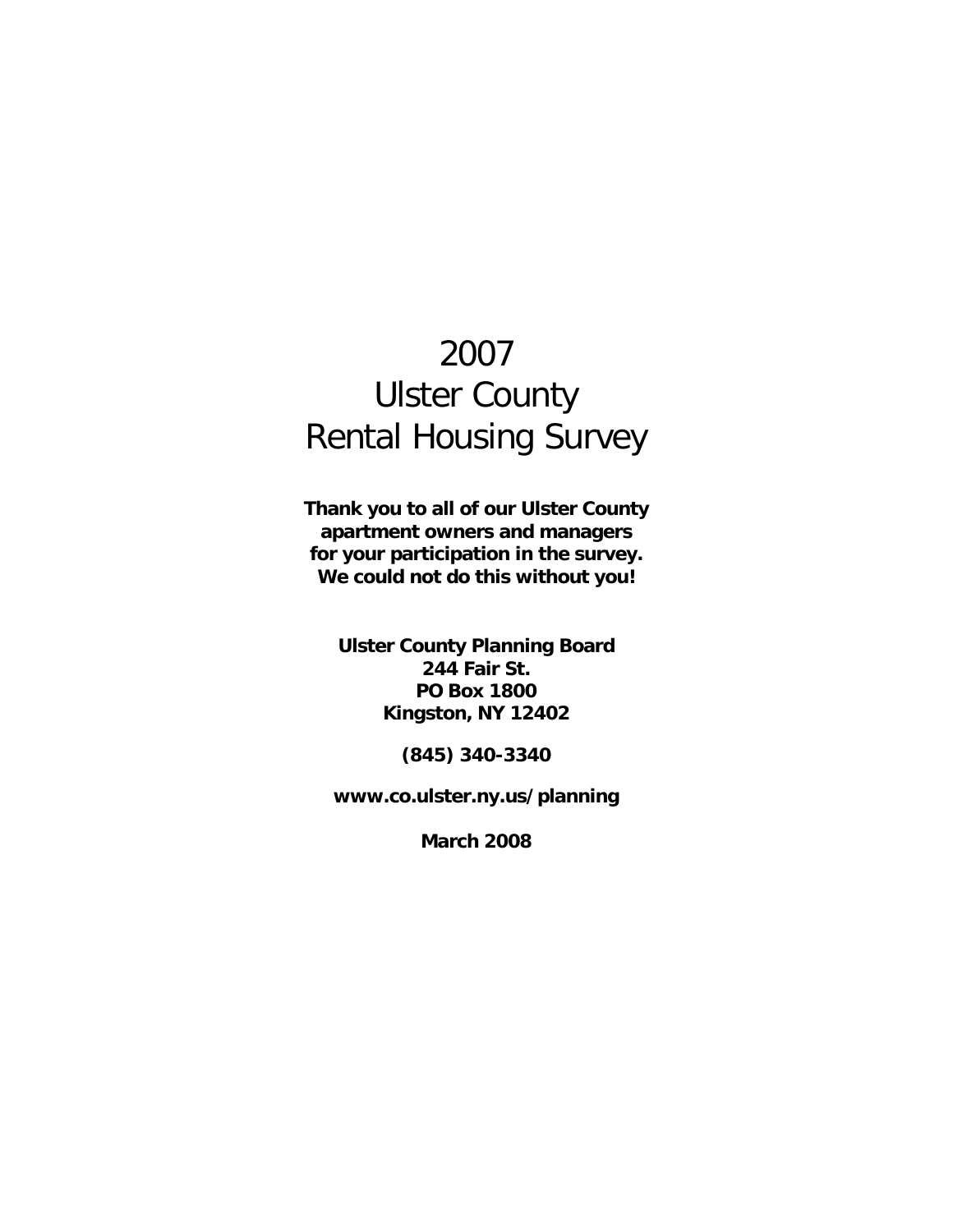#### **Abstract**

- **The 2007 Non-Subsidized Housing survey was sent to 150 owners/managers. Eighty-five were returned for a return rate of 56.7%, representing 2,336 units.**
- **Average rents of Non-Subsidized Housing for 2007 are:**

|        |  | Studio $$562 (+ 2.4%)$ |
|--------|--|------------------------|
| 1-BR   |  | $$763 (+ 1.5%)$        |
| 2-BR   |  | $$932 (+ 1.7%)$        |
| $3-BR$ |  | $$1129$ (+ 3.1%)       |

**Percentage changes are relative to 2006 average rents.** 

**• Median rents of Non-Subsidized Housing for 2007 were:** 

**Studio \$ 550 (no change) 1-BR \$ 756 (- 2.5%) 2-BR \$ 960 (+ 2.7%) 3-BR \$ 1100 (no change) Percentage changes are relative to 2006 median rents.** 

**• The hourly wage required to support the average rent for Non-Subsidized Housing in 2007 without incurring a rent burden is:** 

| Studio | \$10.81 |
|--------|---------|
| 1-BR   | \$14.67 |
| 2-BR   | \$17.92 |
| 3-BR   | \$21.71 |

- **The vacancy rate, as surveyed, for Non-Subsidized Housing for 2007 is 1.8% with 42 of 2,336 units vacant. This is slightly higher than the 2006 vacancy rate of 1.41%.**
- **The Advertised Rental Housing sample this year consisted of 78 units. This data is primarily obtained from newspaper advertisements. The small number in the sample is an indication of a lack of available rentals and the ability to rent without advertising.**
- **Average rents of Advertised Rental Housing units for 2007are:**

| Studio \$625 |         | $(+17.9%)$   |
|--------------|---------|--------------|
| 1-BR \$ 695  |         | $(+ 4.5%)$   |
| 2-BR \$ 843  |         | $(-10.2%)$   |
| 3-BR         | \$ 1074 | $(-2.4\%)$ . |

**Percentage changes are relative to 2006 average rents of Advertised Housing.** 

- **There were 4 vacancies among the County's 1934 Subsidized Housing units at the time of the survey.**
- **Waiting lists for the 34 Subsidized complexes are as follows: 6 have a wait of up to a year, 13 report a waiting time up to two years, 11 report a 2 - 3 year wait and 2 have more than 3 year wait. Two cannot have waiting lists as they house the homeless.**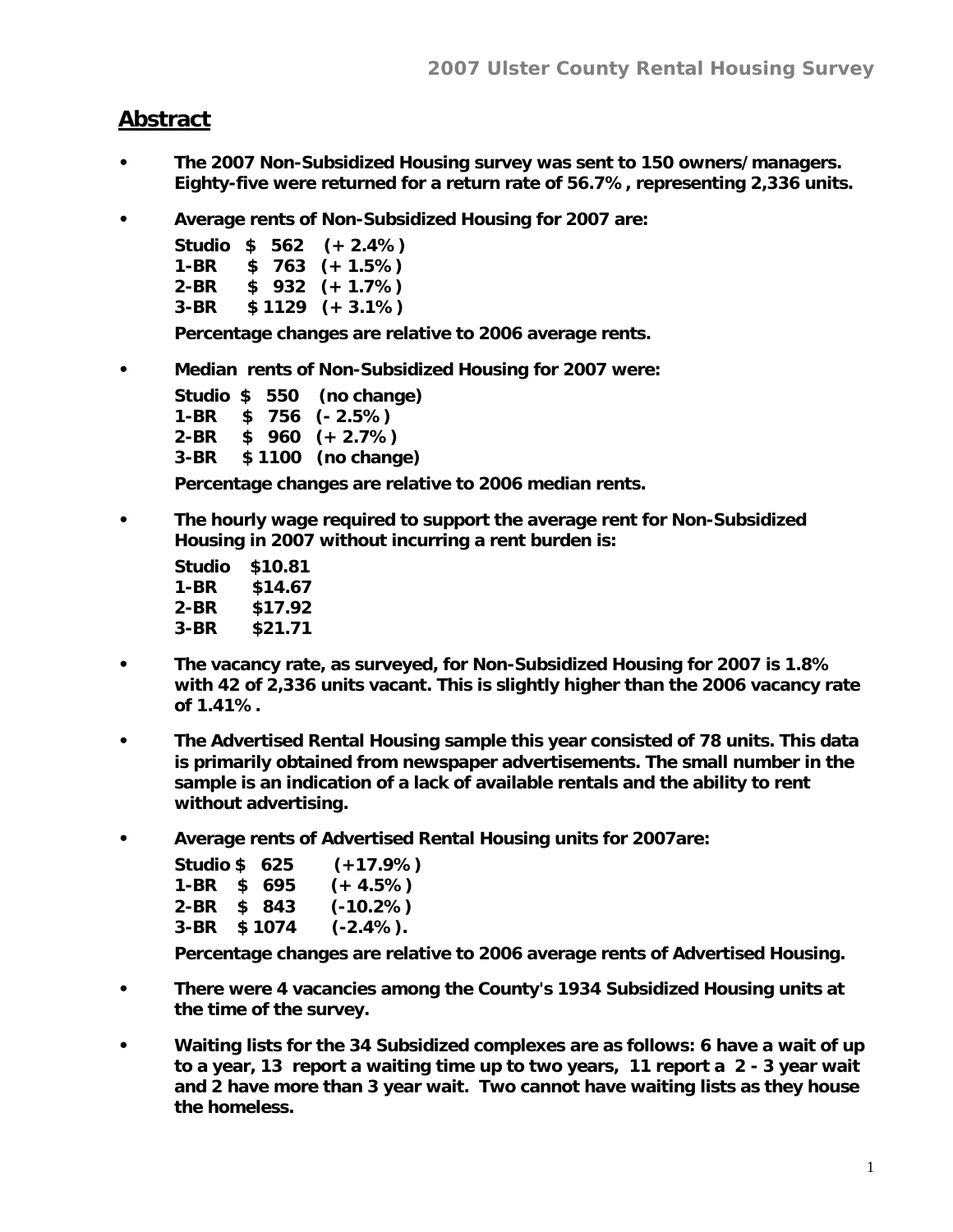## **Introduction**

This is the tenth year that the Ulster County Planning Board has undertaken the Rental Housing Survey. More than one quarter of our county's population lives in rental housing. It represents the housing choice of necessity for many low and moderate income households.

This report presents fundamental information about the rental housing market in Ulster County. The survey develops information on supply, cost and affordability of housing rentals. Three categories of housing units are included: **Non-Subsidized Housing, Advertised Rental Housing and Subsidized Housing.** 

#### **Methodology**

**Non-Subsidized Housing** information is derived from responses to the Ulster County Rental Housing Survey Questionnaire. The questionnaire requested the following information:

- Number of units by size ( $#$  bedrooms)
- Average rent for each apartment size
- Utilities included in the rent
- Number of vacancies in each
- Estimated waiting time to availability
- If waiting list was kept and if not, why?
- Number/type of units set aside for seniors/disabled

The number of questionnaires sent has varied each year as the survey evolved. From 32 in the beginning, to as many as 321 in 2002. This year 150 questionnaires were sent.

Particular attention has been paid to receive responses from municipalities that have been underrepresented in previous years. Our goal is to correlate the percentage of units in the survey sample for each municipality, with the corresponding percentage of actual rental units to make the survey a true representative sample for the entire county. As we are dependent on the voluntary cooperation of our landlords and property managers, it doesn't always come out perfectly.

This year responses were received from 85 entities, a response rate of 56.7%, up from the 2006 response rate of 53.3%

**Advertised Rental Housing** results originate from data contained in the **RUPCO** (Rural Ulster Preservation Co.) **Rent Reasonableness Comparison Log**. This data is compiled predominantly from advertisements of available rental units from **The Daily Freeman** and the **Woodstock Times**. A small fraction of the listings are received by phone from landlords or rental agents. **The Comparison Log** provides the following information for each rental unit:

- Building type (1-Family, Mobile Home, Apt.)
- Number of bedrooms
- Rental amount
- Inventory of utilities included in the rent
- Location
- Phone number of contact person
- Date available
- Source (ad, phone call)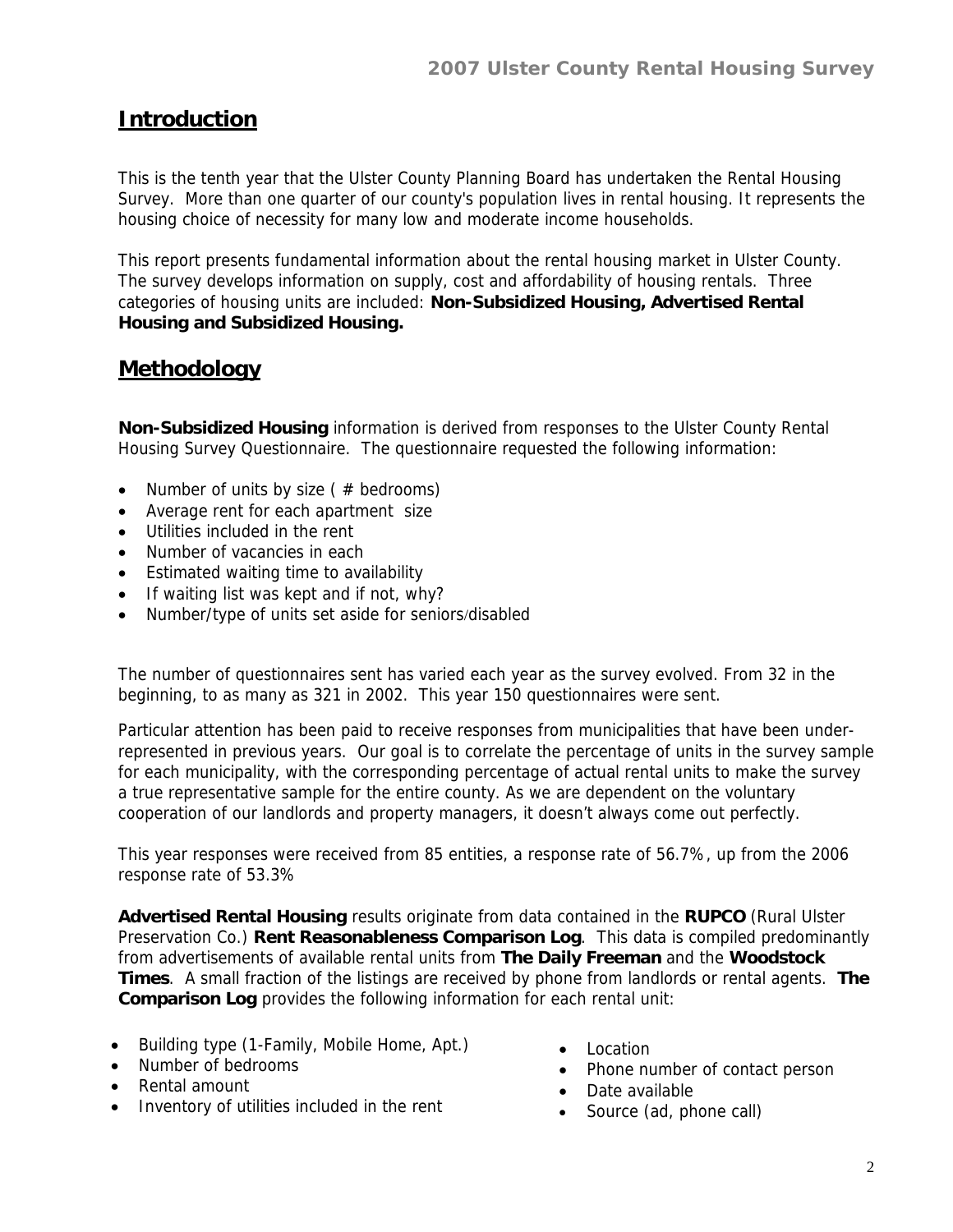**Subsidized Housing** data originates from responses to the Ulster County Housing Survey Questionnaire and/or phone inquiries to update vacancy and waiting list data.

Subsidized housing providers were asked to provide the same information as the Non-Subsidized Housing Questionnaire with some modification. As rental amounts for subsidized units are usually predicated on tenant income, family size and certain expenses, rental amounts were not obtained. Additional information requested of subsidized housing providers was:

- Tenant income limits
- Target populations served (seniors, disabled, homeless, single parent)

## **Who Rents in Ulster County?**

According to the 2006 American Community Survey, a new Census instrument that is replacing the Census long form, renters in Ulster County comprise many different household types. The following table illustrates the numbers and types of households of Ulster County renters.

| <b>Renter Occupied Units</b>          |        |                                 |        |  |  |  |  |  |  |
|---------------------------------------|--------|---------------------------------|--------|--|--|--|--|--|--|
|                                       |        |                                 |        |  |  |  |  |  |  |
| by Household Type                     |        |                                 |        |  |  |  |  |  |  |
| <b>American Community Survey 2006</b> |        |                                 |        |  |  |  |  |  |  |
|                                       |        |                                 |        |  |  |  |  |  |  |
| <b>Family households</b>              | 10,953 | <b>Non-family households</b>    | 12,296 |  |  |  |  |  |  |
|                                       |        |                                 |        |  |  |  |  |  |  |
| <b>Married-couple family</b>          | 6,440  | Householder living alone        | 9,583  |  |  |  |  |  |  |
| Hholder age 15 - 34                   | 2,367  | Hholder age 15 - 34             | 1,426  |  |  |  |  |  |  |
| Hholder age 35 - 64                   | 3,357  | Hholder age 35 - 64             | 5,635  |  |  |  |  |  |  |
| Hholder age 65 +                      | 716    | Hholder age 65 +                | 2,522  |  |  |  |  |  |  |
| Male hholder, no wife present         | 664    | <b>Hholder not living alone</b> | 2,713  |  |  |  |  |  |  |
| Hholder age 15 - 34                   | 310    | Hholder age 15 - 34             | 1,832  |  |  |  |  |  |  |
| Hholder age 35 - 64                   | 354    | Hholder age 35 - 64             | 776    |  |  |  |  |  |  |
| Hholder age 65 +                      | U      | Hholder age 65 +                | 105    |  |  |  |  |  |  |
| Fem. hholder, no husb. present        | 3,849  | <b>Total Renter Households</b>  | 23,249 |  |  |  |  |  |  |
| Hholder age 15 - 34                   | 1,572  |                                 |        |  |  |  |  |  |  |
| Hholder age 35 - 64                   | 2,038  | <b>Total Renter Persons</b>     |        |  |  |  |  |  |  |
| Hholder age 65 +                      | 239    |                                 | 48,500 |  |  |  |  |  |  |
|                                       |        |                                 |        |  |  |  |  |  |  |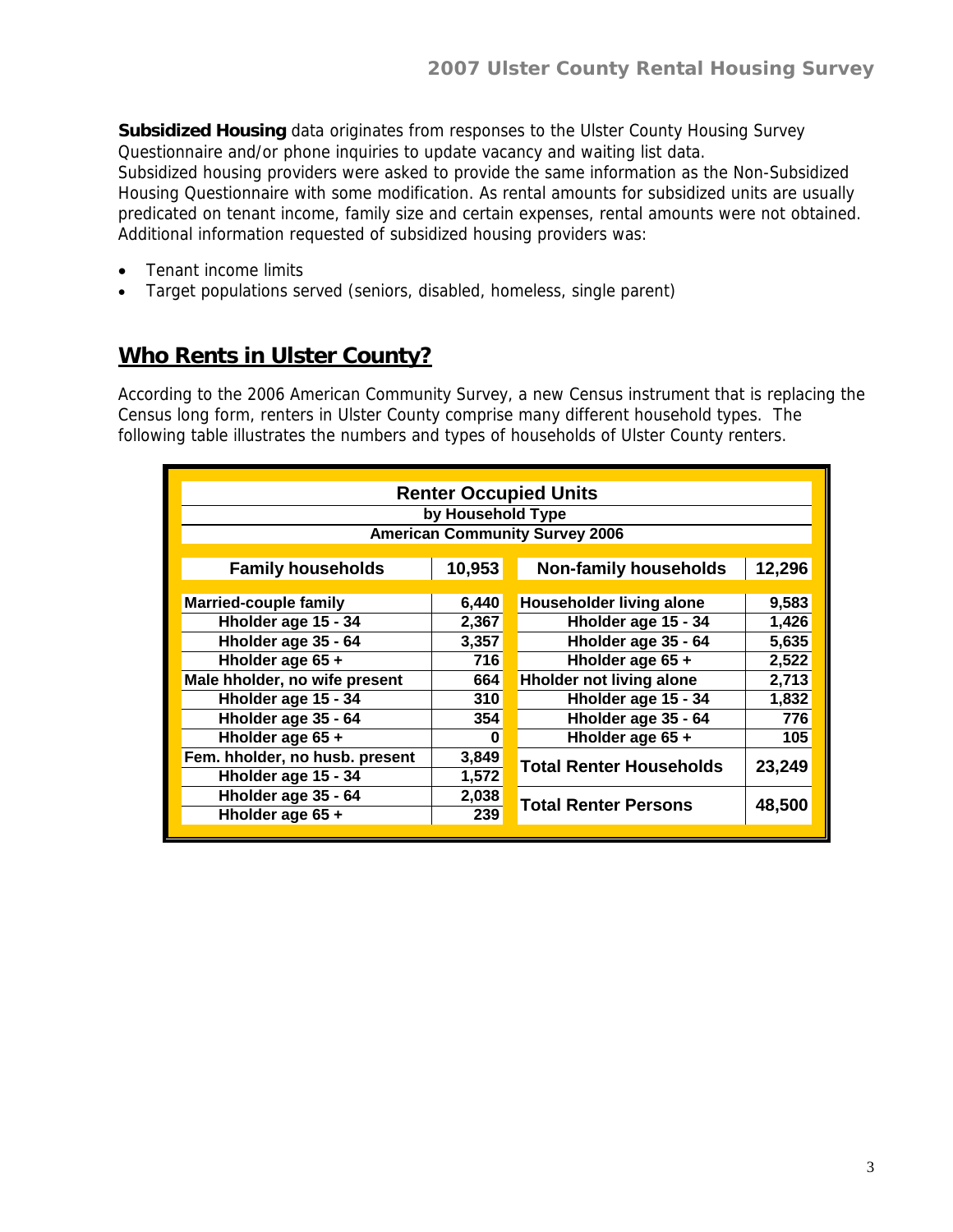# **Census Data**

The chart below compares 2000 Census rental housing data with the 2007 Rental Survey sample.

|                     | <b>Census Rental - 2007 Survey Sample Comparison</b> |              |                    |                |              |                         |                           |           |              |  |  |  |  |
|---------------------|------------------------------------------------------|--------------|--------------------|----------------|--------------|-------------------------|---------------------------|-----------|--------------|--|--|--|--|
|                     | by Municipality                                      |              |                    |                |              |                         |                           |           |              |  |  |  |  |
|                     |                                                      |              | <b>Census Data</b> |                |              |                         | <b>Rental Survey Data</b> |           |              |  |  |  |  |
| <b>Municipality</b> | <b>Housing</b>                                       | Rental       | % Rentals          | %County        | Non-S.       | Advtsd.                 | Subs.                     | Total     | %Survey      |  |  |  |  |
|                     | <b>Units</b>                                         | <b>Units</b> | in Muni.           | <b>Rentals</b> | <b>Units</b> | Units                   | <b>Units</b>              | in Survey | <b>Units</b> |  |  |  |  |
|                     |                                                      |              |                    |                |              |                         |                           |           |              |  |  |  |  |
| <b>Denning</b>      | 517                                                  | 41           | 7.9%               | 0.2%           |              |                         |                           |           | 0.0%         |  |  |  |  |
| <b>Esopus</b>       | 3724                                                 | 957          | 25.7%              | 4.2%           | 214          | 1                       |                           | 215       | 4.9%         |  |  |  |  |
| Gardiner            | 2255                                                 | 486          | 21.6%              | 2.1%           | 23           |                         |                           | 23        | 0.5%         |  |  |  |  |
| Hardenburgh         | 275                                                  | 26           | 9.5%               | 0.1%           |              |                         |                           |           | 0.0%         |  |  |  |  |
| Hurley              | 2946                                                 | 381          | 12.9%              | 1.7%           | 6            |                         |                           | 6         | 0.1%         |  |  |  |  |
| Kingston (C)        | 10637                                                | 5512         | 51.8%              | 24.1%          | 739          | 40                      | 932                       | 1711      | 39.4%        |  |  |  |  |
| Kingston (T)        | 398                                                  | 51           | 12.8%              | 0.2%           | 0            |                         |                           | 0         | 0.0%         |  |  |  |  |
| Lloyd               | 3818                                                 | 1334         | 34.9%              | 5.8%           | 115          | 2                       |                           | 117       | 2.7%         |  |  |  |  |
| <b>Marbletown</b>   | 2846                                                 | 526          | 18.5%              | 2.3%           | 55           |                         |                           | 55        | 1.3%         |  |  |  |  |
| Marlborough         | 3176                                                 | 989          | 31.1%              | 4.3%           | 14           | 1                       | 66                        | 81        | 1.9%         |  |  |  |  |
| <b>New Paltz</b>    | 4679                                                 | 2089         | 44.6%              | 9.1%           | 462          | $\overline{\mathbf{c}}$ | 186                       | 650       | 14.9%        |  |  |  |  |
| Olive               | 2306                                                 | 389          | 16.9%              | 1.7%           | 14           | $\overline{2}$          | 19                        | 35        | 0.8%         |  |  |  |  |
| <b>Plattekill</b>   | 3888                                                 | 1151         | 29.6%              | 5.0%           | 33           |                         |                           | 33        | 0.8%         |  |  |  |  |
| <b>Rochester</b>    | 3750                                                 | 687          | 18.3%              | $3.0\%$        | 6            | 2                       | 9                         | 17        | 0.4%         |  |  |  |  |
| Rosendale           | 2857                                                 | 754          | 26.4%              | 3.3%           | 51           | 1                       | 40                        | 92        | 2.1%         |  |  |  |  |
| <b>Saugerties</b>   | 8257                                                 | 2286         | 27.7%              | 10.0%          | 124          | 17                      | 266                       | 407       | 9.4%         |  |  |  |  |
| <b>Shandaken</b>    | 2666                                                 | 487          | 18.3%              | 2.1%           | 6            | 3                       | 24                        | 33        | 0.8%         |  |  |  |  |
| Shawangunk          | 3754                                                 | 759          | 20.2%              | 3.3%           | 65           |                         | 24                        | 89        | 2.0%         |  |  |  |  |
| Ulster              | 5239                                                 | 1410         | 26.9%              | 6.2%           | 219          | 1                       | 196                       | 416       | 9.6%         |  |  |  |  |
| Wawarsing           | 5821                                                 | 1774         | 30.5%              | 7.8%           | 133          | 6                       | 148                       | 287       | 6.6%         |  |  |  |  |
| <b>Woodstock</b>    | 3847                                                 | 774          | 20.1%              | 3.4%           | 57           |                         | 24                        | 81        | 1.9%         |  |  |  |  |
| <b>Total</b>        | 77,656                                               | 22,863       | 29.4%              | 100%           | 2,336        | 78                      | 1,934                     | 4,348     | 100%         |  |  |  |  |

Municipalities with high percentages of rental units vs. homeowner units include the City of Kingston and the Towns of Lloyd, Marlborough and New Paltz.

Municipalities that have highest number of rental units include the City of Kingston and the Towns of New Paltz, Saugerties and Wawarsing. These four municipalities account for more than half of all rental units in Ulster County.

This year's survey sample is over represented in the City of Kingston and the Towns of New Paltz, Ulster and Esopus and is under represented to varying degrees in all other towns.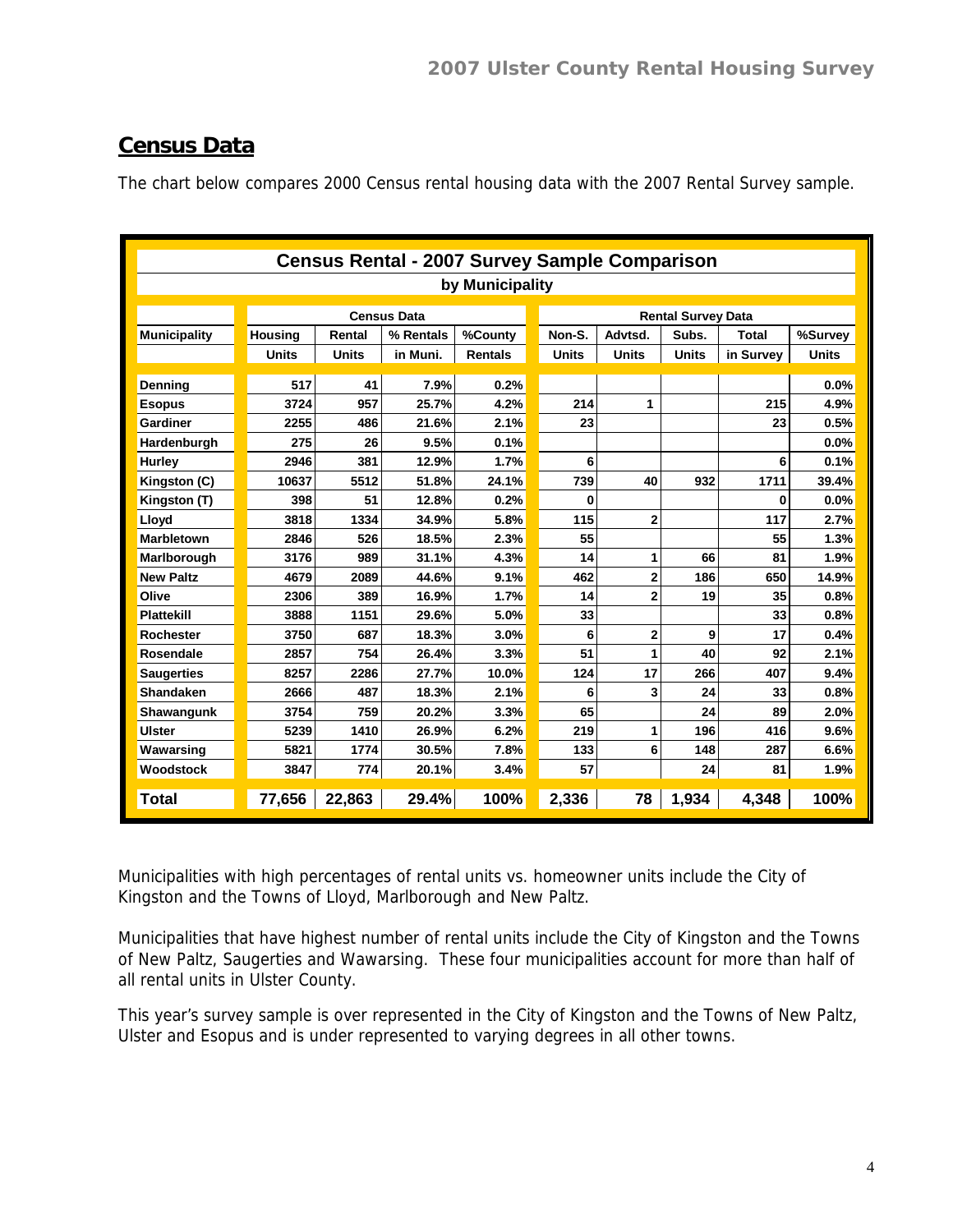#### **Non-Subsidized Housing**

**Non-Subsidized Housing** units are rental housing units, regardless of the number of units in the structure, that did not receive government assistance for their construction and do not have rental rates that rely on income eligibility.

| <b>2007 Non-Subsidized Apartments</b><br><b>Sample by Municipality / Unit Size</b> |                    |                |                |                |      |       |  |  |  |  |  |
|------------------------------------------------------------------------------------|--------------------|----------------|----------------|----------------|------|-------|--|--|--|--|--|
| <b>Municipality</b>                                                                | <b>Total Units</b> | Studio         | 1 BR           | <b>2 BR</b>    | 3 BR | Other |  |  |  |  |  |
|                                                                                    |                    |                |                |                |      |       |  |  |  |  |  |
| <b>Esopus</b>                                                                      | 214                | 6              | 87             | 89             | 16   | 16    |  |  |  |  |  |
| Gardiner                                                                           | 23                 |                | 15             | 7              | 1    |       |  |  |  |  |  |
| <b>Hurley</b>                                                                      | 6                  |                | $\overline{2}$ | 4              |      |       |  |  |  |  |  |
| Kingston (C)                                                                       | 739                | 15             | 299            | 344            | 28   | 53    |  |  |  |  |  |
| Lloyd                                                                              | 115                | 5              | 39             | 62             | 9    |       |  |  |  |  |  |
| <b>Marbletown</b>                                                                  | 55                 |                | 23             | 24             | 8    |       |  |  |  |  |  |
| Marlborough                                                                        | 14                 | 1              | 13             |                |      |       |  |  |  |  |  |
| <b>New Paltz</b>                                                                   | 462                |                | 161            | 270            | 11   | 20    |  |  |  |  |  |
| Olive                                                                              | 14                 | 1              | 2              | 10             | 1    |       |  |  |  |  |  |
| <b>Plattekill</b>                                                                  | 33                 | 1              | 6              | 25             | 0    | 1     |  |  |  |  |  |
| Rochester                                                                          | 6                  |                | 4              | $\overline{2}$ |      |       |  |  |  |  |  |
| Rosendale                                                                          | 51                 | 6              | 21             | 20             | 3    | 1     |  |  |  |  |  |
| <b>Saugerties</b>                                                                  | 124                | 3              | 81             | 35             | 5    |       |  |  |  |  |  |
| <b>Shandaken</b>                                                                   | 6                  | 1              | Δ              | 1              |      |       |  |  |  |  |  |
| Shawangunk                                                                         | 65                 | 1              | 60             | 4              |      |       |  |  |  |  |  |
| <b>Ulster</b>                                                                      | 219                |                | 87             | 77             | 9    | 46    |  |  |  |  |  |
| Wawarsing                                                                          | 133                | $\overline{2}$ | 24             | 103            | 3    | 1     |  |  |  |  |  |
| Woodstock                                                                          | 57                 | 17             | 28             | 11             | 1    |       |  |  |  |  |  |
|                                                                                    |                    |                |                |                |      |       |  |  |  |  |  |
| Total                                                                              | 2,336              | 59             | 956            | 1,088          | 95   | 138   |  |  |  |  |  |
| % of Total                                                                         |                    | 2.4%           | 39.6%          | 45.1%          | 3.9% | 5.7%  |  |  |  |  |  |

Distribution of apartments by unit size shows that 87.1% of the apartments have two or less bedrooms. Only 3.9% of the total units have three bedrooms. Note that nearly one third of the three bedroom units surveyed are located in the City of Kingston.

There are also 138 units that have been included in the category entitled "other." This category includes units with more than three bedrooms or units of varying size that have additional living space such as a den.

The following table gives 2007 average and median rent by municipality by bedroom count. Rents were calculated without regard to the number or type of utilities included.

|                                                          | <b>Non-Subsidized Apartments</b> |       |                |       |             |           |               |           |           |  |  |  |
|----------------------------------------------------------|----------------------------------|-------|----------------|-------|-------------|-----------|---------------|-----------|-----------|--|--|--|
|                                                          |                                  |       |                |       |             |           |               |           |           |  |  |  |
| 2007 Average and Median Rent by Municipality / Unit Size |                                  |       |                |       |             |           |               |           |           |  |  |  |
| <b>Municipality</b>                                      | # Units                          |       | <b>Studios</b> |       | <b>1 BR</b> |           | 2 BR          |           | 3 BR      |  |  |  |
|                                                          |                                  | Avg   | Median         | Avg   | Median      | Avg       | <b>Median</b> | Avg       | Median    |  |  |  |
|                                                          |                                  |       |                |       |             |           |               |           |           |  |  |  |
| <b>Esopus</b>                                            | 214                              | \$525 | 525<br>\$      | \$826 | \$<br>925   | \$1,083   | \$1,180       | \$1,400   | \$1,400   |  |  |  |
| Gardiner                                                 | 23                               |       |                | \$755 | \$<br>775   | \$<br>857 | \$<br>900     | \$1,375   | \$1,375   |  |  |  |
| <b>Hurley</b>                                            | 6                                |       |                | \$700 | 700<br>\$   | \$<br>806 | 775<br>\$     |           |           |  |  |  |
| Kingston (C)                                             | 739                              | \$621 | \$<br>635      | \$776 | \$<br>800   | \$<br>940 | \$<br>935     | \$1,100   | \$1,100   |  |  |  |
| Llovd                                                    | 115                              | \$575 | 525<br>\$      | \$726 | 711<br>\$   | \$<br>983 | \$<br>993     | \$1.275   | \$1,275   |  |  |  |
| Marbletown                                               | 55                               |       |                | \$715 | \$<br>700   | \$<br>809 | \$<br>810     | \$<br>885 | \$<br>885 |  |  |  |
| Marlborough                                              | 14                               | \$575 | \$<br>575      | \$642 | \$<br>700   |           |               |           |           |  |  |  |
| <b>New Paltz</b>                                         | 462                              |       |                | \$884 | \$<br>880   | \$<br>970 | \$<br>980     | \$1,124   | \$1,125   |  |  |  |
| Olive                                                    | 14                               | \$475 | \$<br>475      | \$680 | \$<br>680   | \$<br>809 | \$<br>850     | \$<br>975 | \$<br>975 |  |  |  |
| <b>Plattekill</b>                                        | 33                               | \$405 | \$<br>405      | \$693 | £.<br>693   | \$<br>846 | \$<br>830     |           |           |  |  |  |
| Rochester                                                | 6                                |       |                | \$600 | \$<br>600   | \$<br>850 | \$<br>850     |           |           |  |  |  |
| Rosendale                                                | 51                               | \$571 | \$<br>500      | \$707 | \$<br>700   | \$<br>818 | \$<br>800     | \$<br>900 | \$<br>900 |  |  |  |
| <b>Saugerties</b>                                        | 124                              | \$533 | 550<br>\$      | \$627 | \$<br>650   | \$<br>767 | \$<br>750     | \$<br>923 | \$<br>705 |  |  |  |
| <b>Shandaken</b>                                         | 6                                | \$500 | \$<br>500      | \$555 | \$<br>555   | \$<br>750 | \$<br>750     |           |           |  |  |  |
| Shawangunk                                               | 65                               | \$585 | \$<br>585      | \$689 | \$<br>700   | \$<br>788 | \$<br>788     |           |           |  |  |  |
| Ulster                                                   | 219                              |       |                | \$766 | \$<br>810   | \$<br>951 | \$<br>965     | \$1,140   | \$1,140   |  |  |  |
| Wawarsing                                                | 133                              | \$418 | 418<br>\$      | \$618 | \$<br>638   | \$<br>800 | \$<br>825     | \$<br>830 | \$<br>770 |  |  |  |
| Woodstock                                                | 57                               | \$553 | \$<br>550      | \$678 | \$<br>685   | \$<br>772 | \$<br>725     | \$<br>750 | \$<br>750 |  |  |  |
|                                                          |                                  |       |                |       |             |           |               |           |           |  |  |  |
| <b>Ulster County</b>                                     | 2,336                            | \$562 | 550<br>\$      | \$763 | 756<br>\$   | \$<br>932 | 960<br>\$     | \$1,129   | \$1,100   |  |  |  |
|                                                          |                                  |       |                |       |             |           |               |           |           |  |  |  |

No municipality has the highest or lowest average or median rent in every apartment category.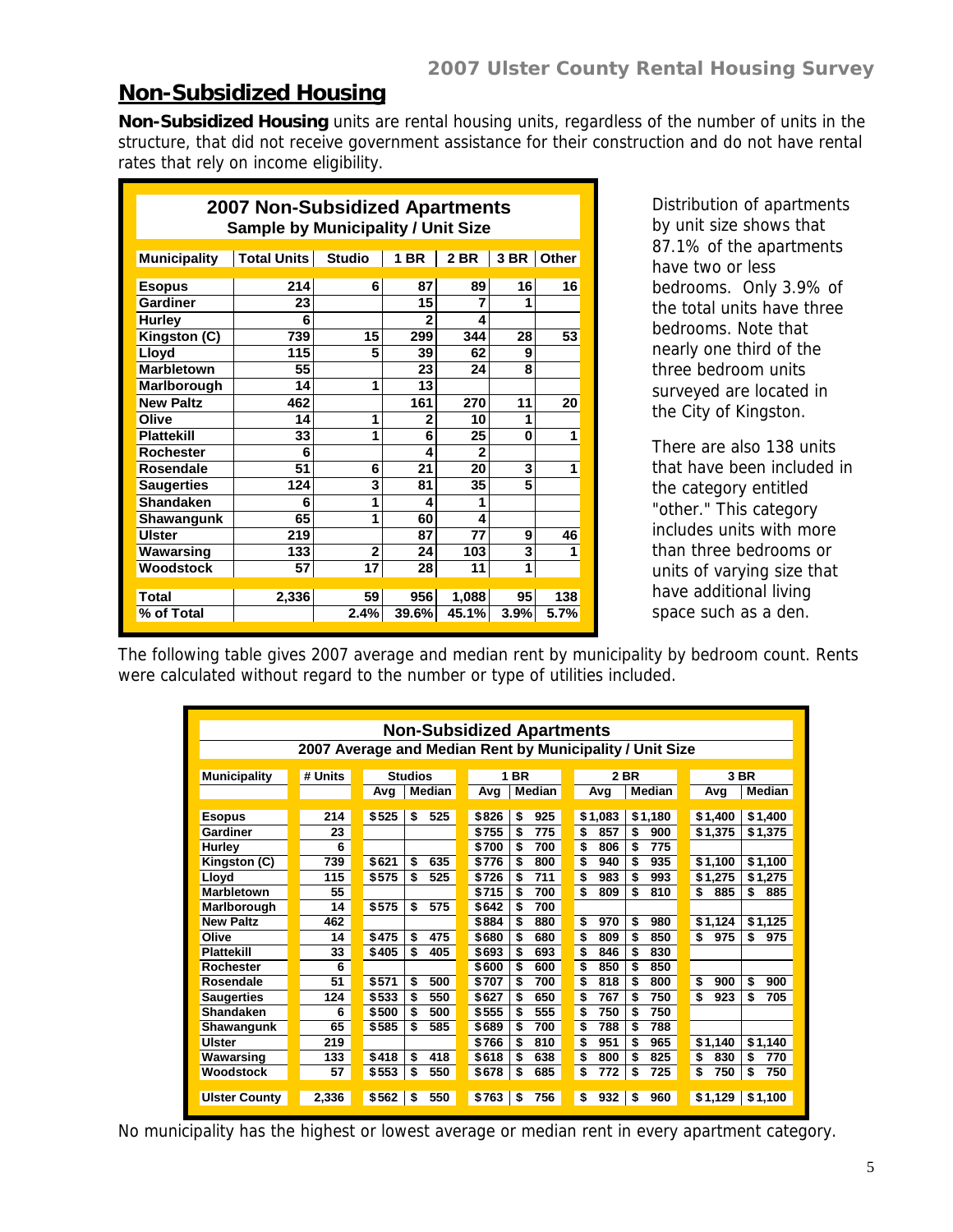| <b>Non-Subsidized Apartments</b>          |                               |          |             |          |  |  |  |  |  |  |  |  |
|-------------------------------------------|-------------------------------|----------|-------------|----------|--|--|--|--|--|--|--|--|
|                                           | <b>Average Rent Over Time</b> |          |             |          |  |  |  |  |  |  |  |  |
| Year / Unit Size                          | <b>Studio</b>                 | 1 BR     | <b>2 BR</b> | 3 BR     |  |  |  |  |  |  |  |  |
| 1997                                      | 438                           | \$       | \$          | \$       |  |  |  |  |  |  |  |  |
|                                           | \$                            | 544      | 653         | 732      |  |  |  |  |  |  |  |  |
| 1998                                      | \$                            | \$       | \$          | \$       |  |  |  |  |  |  |  |  |
|                                           | 500                           | 580      | 662         | 739      |  |  |  |  |  |  |  |  |
| 2000                                      | \$                            | \$       | \$          | \$       |  |  |  |  |  |  |  |  |
|                                           | 495                           | 599      | 716         | 766      |  |  |  |  |  |  |  |  |
| 2001                                      | \$                            | \$       | \$          | \$       |  |  |  |  |  |  |  |  |
|                                           | 459                           | 605      | 733         | 769      |  |  |  |  |  |  |  |  |
| 2002                                      | \$                            | \$       | \$          | \$       |  |  |  |  |  |  |  |  |
|                                           | 467                           | 622      | 744         | 823      |  |  |  |  |  |  |  |  |
| 2003                                      | \$                            | \$       | \$          | \$       |  |  |  |  |  |  |  |  |
|                                           | 491                           | 675      | 810         | 941      |  |  |  |  |  |  |  |  |
| 2004                                      | \$                            | \$       | \$          | \$       |  |  |  |  |  |  |  |  |
|                                           | 512                           | 700      | 838         | 994      |  |  |  |  |  |  |  |  |
| 2005                                      | \$                            | \$       | \$          | \$       |  |  |  |  |  |  |  |  |
|                                           | 527                           | 732      | 880         | 1,063    |  |  |  |  |  |  |  |  |
| 2006                                      | \$                            | \$       | \$          | \$       |  |  |  |  |  |  |  |  |
|                                           | 549                           | 752      | 916         | 1,095    |  |  |  |  |  |  |  |  |
| 2007                                      | \$                            | \$       | \$          | \$       |  |  |  |  |  |  |  |  |
|                                           | 562                           | 763      | 932         | 1,129    |  |  |  |  |  |  |  |  |
|                                           |                               |          |             |          |  |  |  |  |  |  |  |  |
| % Chg. '06 - '07                          | 2.4%                          | 1.5%     | 1.7%        | 3.1%     |  |  |  |  |  |  |  |  |
| % Chg.'97 - '07                           | 28.3%                         | 40.3%    | 42.7%       | 54.2%    |  |  |  |  |  |  |  |  |
| 2007 Income Required<br>w/out Rent Burden | \$22,480                      | \$30,520 | \$37,280    | \$45,160 |  |  |  |  |  |  |  |  |
|                                           |                               |          |             |          |  |  |  |  |  |  |  |  |

**Overall, rents have** increased moderately between 2006 and 2007, in most cases less than the 2.85% inflation for the same period.

A look over the years since the survey began, however is more revealing. Only studio apartment rents have increased less than the 29.2% inflation rate for this time period (1997- 2007).

The table below compares the 2007 US Dept. of Housing and Urban Dev.(HUD) Fair Market Rents (FMR) to the survey average and median rents for 2007. FMR are used in various government programs to calculate the subsidies for eligible low income renters that will be paid to landlords.

|               | 2007 Comparison HUD Fair Market Rents/Survey Non-Subsidized Rents |            |  |                                    |         |                    |  |                                  |          |                     |  |
|---------------|-------------------------------------------------------------------|------------|--|------------------------------------|---------|--------------------|--|----------------------------------|----------|---------------------|--|
|               |                                                                   |            |  |                                    |         |                    |  |                                  |          |                     |  |
| Apt.Type      |                                                                   | <b>FMR</b> |  | Avg. Rent $\vert$ \$ Diff. % Diff. |         |                    |  | Median Rent   \$ Diff.   % Diff. |          |                     |  |
|               |                                                                   |            |  |                                    |         |                    |  |                                  |          |                     |  |
| <b>Studio</b> |                                                                   | \$620      |  | \$562                              | \$58    | $10.3\%$           |  | \$550                            | \$70     | 12.7%               |  |
|               |                                                                   |            |  |                                    |         |                    |  |                                  |          |                     |  |
| <b>1 BR</b>   |                                                                   | \$672      |  | \$763                              |         | $-$ \$91 $-$ 11.9% |  | \$756                            |          | $-$ \$84 $-$ 11.1%  |  |
| <b>2 BR</b>   |                                                                   | \$805      |  | \$932                              |         | $-$127$ $-13.6\%$  |  | \$960                            |          | $-$ \$155 $-$ 16.1% |  |
| <b>3 BR</b>   |                                                                   | \$1,020    |  | \$1,129                            | $-$109$ | $-9.7\%$           |  | \$1,100                          | $-$ \$80 | $-7.3%$             |  |
|               |                                                                   |            |  |                                    |         |                    |  |                                  |          |                     |  |

Currently, HUD FMR are substantially less than survey average and median rents for all units except studio apartments. This trend of FMR being substantially lower than survey rents is discouraging as it further restricts low income renters choice of rental units.

The table below shows vacancy data for surveyed Non-Subsidized Housing for 2007.

The vacancy rate, for Non-Subsidized Housing responding to the survey, is 1.8%, with 42 units vacant at the time of the survey. This is a slight, but

statistically insignificant, increase from the 2006 vacancy rate of 1.4%.

| <b>2007 Non-Subsidized Apartments</b> |     |                |                                        |                                                                |     |                |                           |  |  |  |  |
|---------------------------------------|-----|----------------|----------------------------------------|----------------------------------------------------------------|-----|----------------|---------------------------|--|--|--|--|
| <b>Vacant Units by Municipality</b>   |     |                |                                        |                                                                |     |                |                           |  |  |  |  |
| <b>Municipality</b>                   |     |                | # Units $\vert$ # Vac. $\vert \%$ Vac. | <b>Municipality</b>                                            |     |                | # Units   # Vac.   % Vac. |  |  |  |  |
| <b>Esopus</b>                         | 214 | 2              | 0.9%                                   | <b>Plattekill</b>                                              | 33  | 0              | 0.0%                      |  |  |  |  |
| Gardiner                              | 23  | $\overline{2}$ | 8.7%                                   | Rochester                                                      | 6   | $\overline{2}$ | 33.3%                     |  |  |  |  |
| Hurley                                | 6   | 0              | 0.0%                                   | Rosendale                                                      | 51  |                | 2.0%                      |  |  |  |  |
| Kingston (C)                          | 739 | 11             | 1.5%                                   | <b>Saugerties</b>                                              | 124 | 1              | 0.8%                      |  |  |  |  |
| Lloyd                                 | 115 | $\overline{2}$ | 1.7%                                   | Shandaken                                                      | 6   | 0              | $0.0\%$                   |  |  |  |  |
| <b>Marbletown</b>                     | 55  |                | 1.8%                                   | Shawangunk                                                     | 65  | 2              | 3.1%                      |  |  |  |  |
| Marlborough                           | 14  | 0              | $0.0\%$                                | <b>Ulster</b>                                                  | 219 | 0              | $0.0\%$                   |  |  |  |  |
| <b>New Paltz</b>                      | 462 | 8              | 1.7%                                   | Wawarsing                                                      | 133 | 8              | 6.0%                      |  |  |  |  |
| Olive                                 | 14  | 0              | $0.0\%$                                | Woodstock                                                      | 57  | $\overline{2}$ | 3.5%                      |  |  |  |  |
|                                       |     |                |                                        | 42 Vacant Units / 2,336 Units in Sample = Vacancy Rate of 1.8% |     |                |                           |  |  |  |  |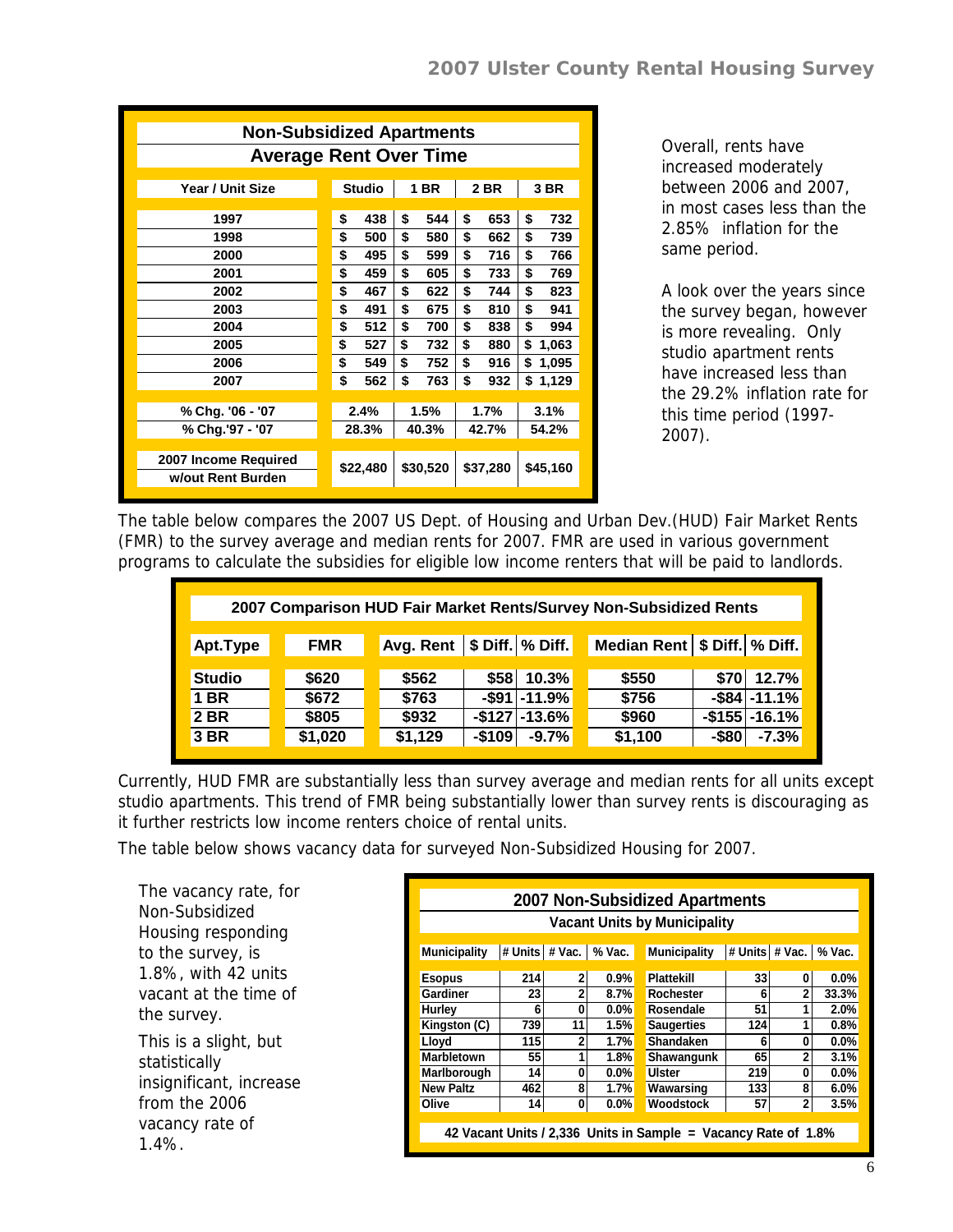Housing professionals recognize a vacancy rate of 5% as an indicator of an optimally functioning rental housing market. A lower than average vacancy rate restricts tenant choice and mobility and gives landlords significant pricing power.



Anecdotal evidence indicates that the rental market in Ulster County is beginning to loosen. While the vacancy rate remains extremely low, landlords now report needing to advertise to fill vacancies, when word of mouth would previously suffice. Landlords also report advertising for longer periods with fewer responses than in the recent past. In addition, landlords tell of needing to show rentals to more prospective tenants before renting the unit. All of this indicates increasing tenant choice.

Additional data on rental vacancy for 2006 is available from the American Community Survey (ACS), a new data instrument that is replacing the Census long form.

According to the ACS, for all rental units, the vacancy rate calculates to 2.9%. If subsidized units are subtracted from the equation, the non-subsidized vacancy rate rises to 3.1%. As the ACS is a sample, margins of error are provided with all statistics. Using the margins of error to calculate the possible range of rental vacancy rates, the vacancy rate for non-subsidized units can be as low as 0.8 % to a high of 6.2%.

It should be noted that all vacancy rates referred to in this report are market vacancies, not economic vacancies. The market vacancy rate is the number of units available for rent divided by the total number of rentable units. An economic vacancy is usually characterized as a unit that is not producing income. Examples of economic vacancies are model units, manager units, units being readied for occupancy, units being renovated or any unit that is not rentable in its current condition.

Differences between market vacancy rates and economic vacancy rates can vary widely. As the focus of this report is the availability and affordability of rental housing from a consumer perspective, market vacancy rate is the vacancy rate provided. Also, given the method with which the ACS reports vacancy data, it would not be possible to derive economic vacancy rates from these data.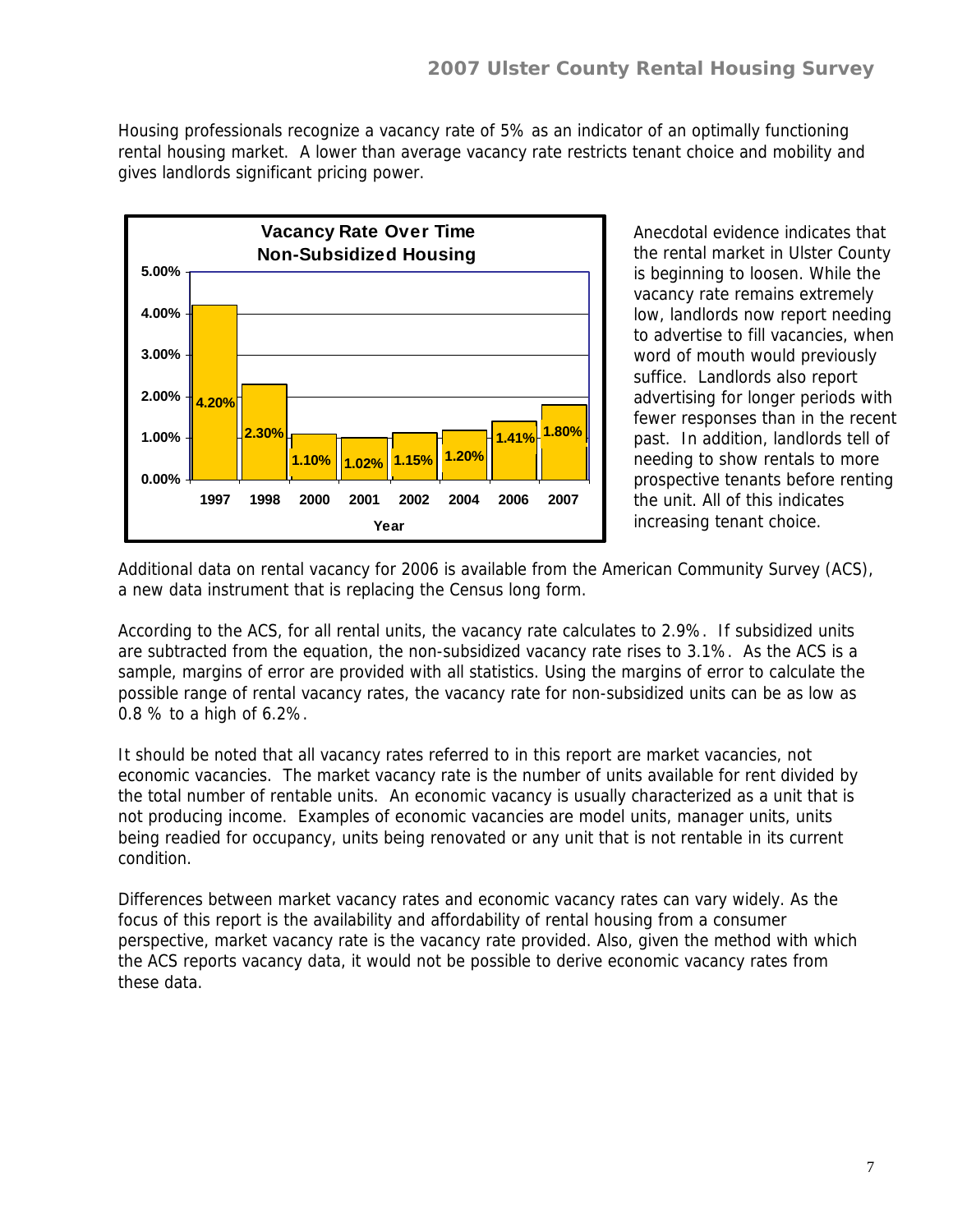### **Advertised Rental Housing**

**Advertised Rental Housing** are units that were available for rent at the time that the survey was taken. Advertised Rental Housing may be apartments, mobile homes, row houses or single family detached houses.

The information contained in the Advertised Rental Housing section is compiled from the April 2007 edition of the **RUPCO Rent Reasonableness Comparison Log**. This represents approximately one month of available rentals.

The sample size for Advertised Rental Housing this year is 78 units. This is an increase from the 2006 sample of 44 units.

The distribution of Advertised Rental Housing units by size shows a fairly even distribution of the units by bedroom count with the exception of studios.

The municipalities with the highest number of advertised units include Kingston and Saugerties.

| 2007 Advertised Rental Housing                |               |             |                |                |                |                    |  |  |  |  |  |
|-----------------------------------------------|---------------|-------------|----------------|----------------|----------------|--------------------|--|--|--|--|--|
| <b>Distribution by Municipality/Unit Size</b> |               |             |                |                |                |                    |  |  |  |  |  |
|                                               |               |             |                |                |                |                    |  |  |  |  |  |
| <b>Municipality</b>                           | <b>Studio</b> | <b>1 BR</b> | 2 BR           | 3 BR           |                | Total   % of Total |  |  |  |  |  |
| <b>Esopus</b>                                 |               |             |                | 1              | 1              | 1.3%               |  |  |  |  |  |
|                                               |               |             |                |                |                |                    |  |  |  |  |  |
| <b>Kingston</b>                               | 1             | 14          | 12             | 13             | 40             | 51.3%              |  |  |  |  |  |
| Lloyd                                         |               |             | 2              |                | 2              | 2.6%               |  |  |  |  |  |
| Marlborough                                   |               |             | 1              |                | 1              | 1.3%               |  |  |  |  |  |
| <b>New Paltz</b>                              |               |             | $\overline{2}$ |                | $\overline{2}$ | 2.6%               |  |  |  |  |  |
| Olive                                         |               |             |                | $\overline{2}$ | $\overline{2}$ | 2.6%               |  |  |  |  |  |
| <b>Rochester</b>                              |               | 1           | 1              |                | $\overline{2}$ | $2.6\%$            |  |  |  |  |  |
| Rosendale                                     |               |             |                | 1              | 1              | 1.3%               |  |  |  |  |  |
| <b>Saugerties</b>                             | 1             | 7           | 6              | 3              | 17             | 21.8%              |  |  |  |  |  |
| <b>Shandaken</b>                              |               |             | 1              | 2              | 3              | 3.8%               |  |  |  |  |  |
| <b>Ulster</b>                                 |               | 1           |                |                | 1              | 1.3%               |  |  |  |  |  |
| Wawarsing                                     |               |             | 3              | 3              | 6              | 7.7%               |  |  |  |  |  |
|                                               |               |             |                |                |                |                    |  |  |  |  |  |
| <b>County Total</b>                           | $\mathbf{2}$  | 23          | 28             | 25             | 78             | 100%               |  |  |  |  |  |
| % of Total                                    |               | 2.6% 29.5%  |                | 35.9% 32.1%    | 100%           |                    |  |  |  |  |  |

| 2007 Advertised Rental Housing      |    |                               |    |     |    |     |    |       |  |  |
|-------------------------------------|----|-------------------------------|----|-----|----|-----|----|-------|--|--|
| <b>Average Rent by Municipality</b> |    |                               |    |     |    |     |    |       |  |  |
| <b>Municipality</b>                 |    | <b>Studio</b><br>1 BR<br>2 BR |    |     |    |     |    | 3 BR  |  |  |
| <b>Esopus</b>                       |    |                               |    |     |    |     | \$ | 1,075 |  |  |
| Kingston                            | \$ | 600                           | \$ | 695 | \$ | 863 | \$ | 1,088 |  |  |
| Lloyd                               |    |                               |    |     | \$ | 738 |    |       |  |  |
| Marlborough                         |    |                               |    |     | \$ | 825 |    |       |  |  |
| <b>New Paltz</b>                    |    |                               |    |     | \$ | 965 |    |       |  |  |
| Olive                               |    |                               |    |     |    |     | \$ | 1,150 |  |  |
| Rochester                           |    |                               | \$ | 675 | \$ | 825 |    |       |  |  |
| Rosendale                           |    |                               |    |     |    |     | \$ | 1,075 |  |  |
| <b>Saugerties</b>                   | \$ | 650                           | \$ | 691 | \$ | 846 | \$ | 1,147 |  |  |
| <b>Shandaken</b>                    |    |                               |    |     | \$ | 800 | \$ | 950   |  |  |
| Ulster                              |    |                               | \$ | 750 |    |     |    |       |  |  |
| Wawarsing                           |    |                               |    |     | \$ | 775 | \$ | 975   |  |  |
|                                     |    |                               |    |     |    |     |    |       |  |  |
| <b>County Avg.</b>                  | \$ | 625                           | \$ | 695 | \$ | 843 | \$ | 1,074 |  |  |
| <b>County Median</b>                | \$ | 625                           | \$ | 700 | \$ | 850 | \$ | 1,090 |  |  |

The small sample size of 78 units precludes conclusions with regard to municipalities with highest and lowest rents.

Average rents were calculated without regard to the number or type of utilities included in the rental amount.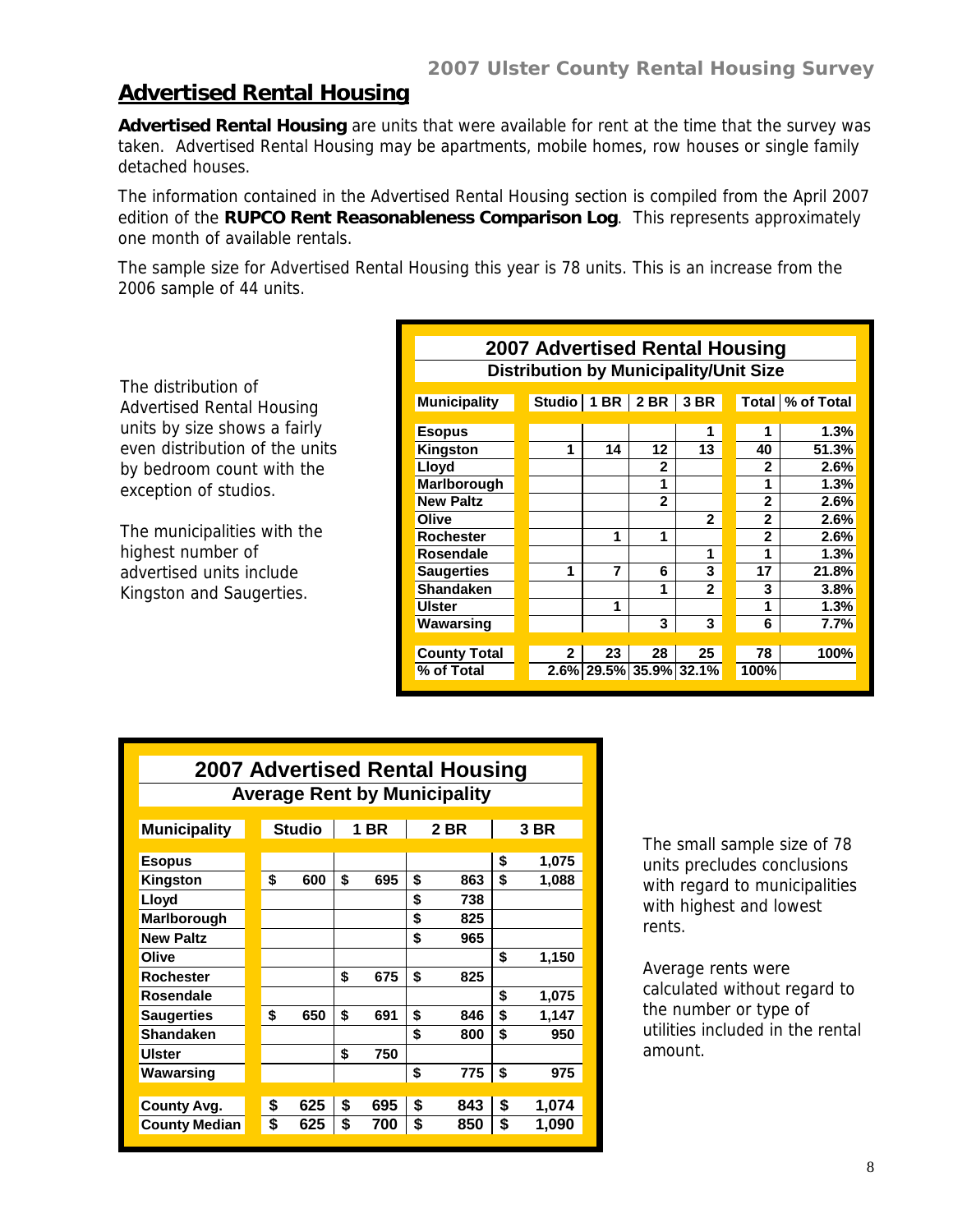Over the last year, average rents for studios and onebedroom Advertised units increased, while average rent for two and three- bedroom units decreased.

Caution is given to ascribing trends over the short term, due to the small sample size.

| <b>Advertised Apartments</b>  |    |               |                  |       |          |         |          |       |  |
|-------------------------------|----|---------------|------------------|-------|----------|---------|----------|-------|--|
| <b>Average Rent Over Time</b> |    |               |                  |       |          |         |          |       |  |
|                               |    |               |                  |       |          |         |          |       |  |
| Year / Unit Size              |    | <b>Studio</b> |                  | 1 BR  |          | 2 BR    |          | 3 BR  |  |
|                               |    |               |                  |       |          |         |          |       |  |
| 1997                          | \$ | 382           | \$               | 474   | \$       | 604     | \$       | 688   |  |
| 1998                          | \$ | 408           | \$               | 501   | \$       | 651     | \$       | 846   |  |
| 2000                          | \$ | 439           | \$               | 534   | \$       | 652     | \$       | 861   |  |
| 2001                          | \$ | 500           | \$               | 585   | \$       | 728     | \$       | 880   |  |
| 2002                          | \$ | 575           | \$               | 612   | \$       | 821     | \$       | 867   |  |
| 2004                          | \$ | 493           | \$               | 624   | \$       | 767     | \$       | 951   |  |
| 2005                          | \$ | 552           | \$               | 621   | \$       | 751     | \$       | 1,030 |  |
| 2006                          | \$ | 530           | \$               | 665   | \$       | 939     | \$       | 1,100 |  |
| 2007                          | \$ | 625           | \$               | 695   | \$       | 843     | \$       | 1,074 |  |
|                               |    |               |                  |       |          |         |          |       |  |
| % Chg. '06 - '07              |    | 17.9%         | 4.5%<br>$-10.2%$ |       |          | $-2.4%$ |          |       |  |
| % Chg.'97 - '07               |    | 63.6%         |                  | 46.6% |          | 39.6%   |          | 56.1% |  |
|                               |    |               |                  |       |          |         |          |       |  |
| 2007 Income Required          |    | \$25,000      | \$27,800         |       | \$33,720 |         |          |       |  |
| w/out Rent Burden             |    |               |                  |       |          |         | \$42,960 |       |  |
|                               |    |               |                  |       |          |         |          |       |  |

A look at cumulative increases since 1997 allows a broader view. The rental increases are substantial and easily outstrip the Consumer Price Index inflation rate of 29.2% for the same time period.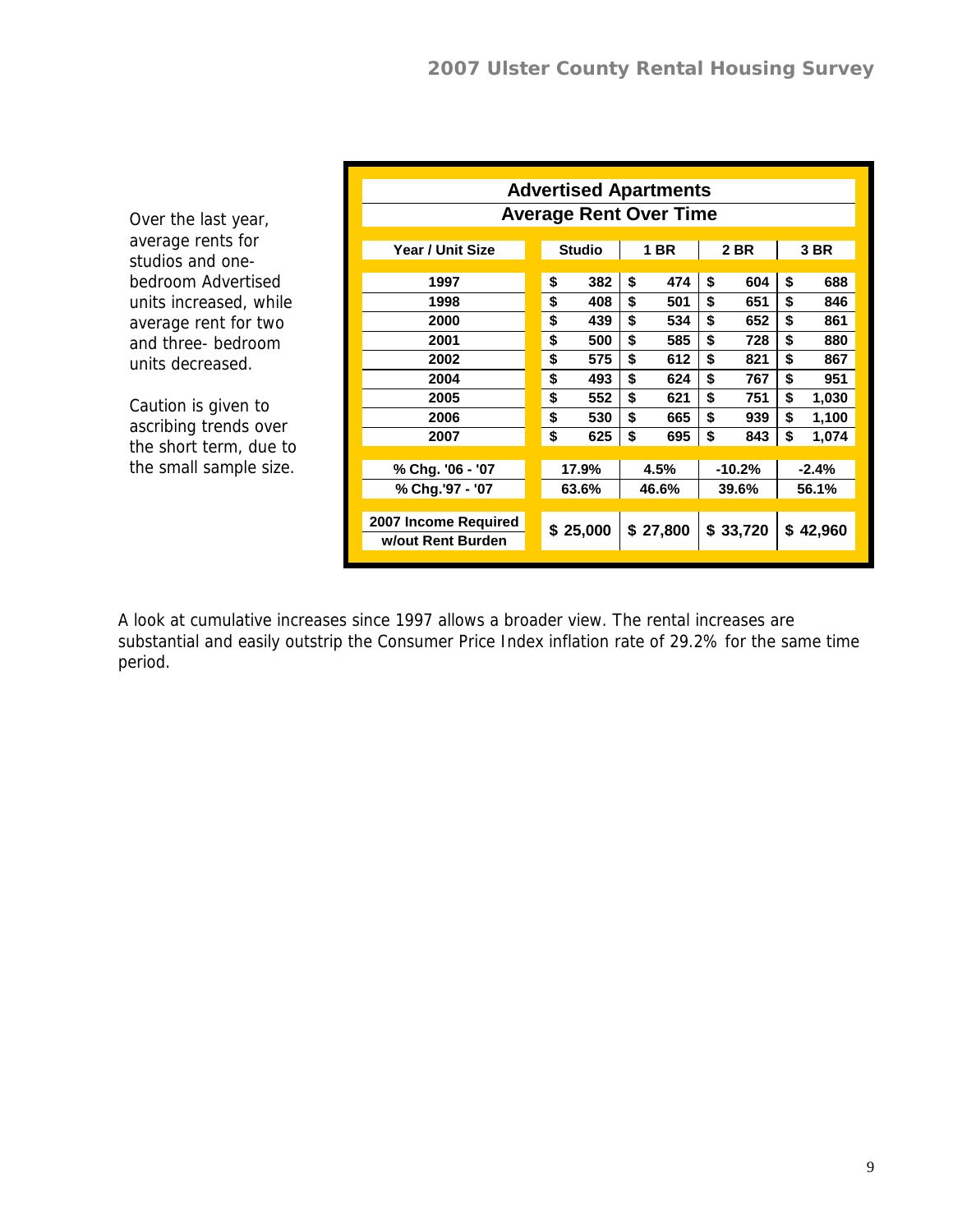# **Subsidized Housing**

**Subsidized Housing** are those rental units that receive the benefit from any of the various types of governmental support in the construction, purchase or rehabilitation of buildings that will house persons with income limitations. Rents are restricted by the income levels of the occupants.

| <b>Ulster County Subsidized Housing</b>                                                                                                                                                                                       |                           |                    |             |      |                   |                         |           |                |                     |
|-------------------------------------------------------------------------------------------------------------------------------------------------------------------------------------------------------------------------------|---------------------------|--------------------|-------------|------|-------------------|-------------------------|-----------|----------------|---------------------|
| by Municipality and Unit Type                                                                                                                                                                                                 |                           |                    |             |      |                   |                         |           |                |                     |
| <b>Apartment Name</b>                                                                                                                                                                                                         |                           | <b>Type Income</b> | Studio 1 BR |      | 2 BR              | 3 BR                    | $4+$      | <b>Total</b>   | <b>Municipality</b> |
| <b>Canal Lock Apts.</b>                                                                                                                                                                                                       | D                         | MV                 |             | 8    | 32                | 12                      |           | 52             | <b>V/Ellenville</b> |
| <b>Ellenville Public Housing</b>                                                                                                                                                                                              | D                         | <b>MVL</b>         |             | 4    | 15                | 15                      |           | 34             | <b>V/Ellenville</b> |
| <b>Ellenville Seniors Hsing.</b>                                                                                                                                                                                              | $\mathbf c$               | <b>MVL</b>         |             | 30   |                   |                         |           | 30             | <b>V/Ellenville</b> |
| <b>Glusker Gardens</b>                                                                                                                                                                                                        | $\mathbf c$               | MV                 |             | 30   | $\overline{2}$    |                         |           | 32             | <b>V/Ellenville</b> |
| <b>Birchwood Village</b>                                                                                                                                                                                                      | PV                        | <b>VL</b>          |             |      | 44                | 36                      |           | 80             | Kingston            |
| <b>Brigham Apartments</b>                                                                                                                                                                                                     | C                         | V                  |             | 38   |                   | $\overline{\mathbf{c}}$ |           | 40             | Kingston            |
| <b>Colonial Addition</b>                                                                                                                                                                                                      | $\mathbf c$               | <b>MVL</b>         | 32          |      |                   |                         |           | 32             | Kingston            |
| <b>Colonial Gardens</b>                                                                                                                                                                                                       | S                         | VL                 |             | 10   | 60                | 28                      |           | 98             | Kingston            |
| <b>Governor Clinton Apts.</b>                                                                                                                                                                                                 | A                         | L                  | 15          | 77   |                   |                         |           | 92             | Kingston            |
| <b>Hasbrouck Avenue</b>                                                                                                                                                                                                       | PH                        | <b>MV</b>          |             |      | 4                 | 1                       | 1         | 6              | Kingston            |
| Hunter St.                                                                                                                                                                                                                    | <b>DS</b>                 | <b>MV</b>          |             | 3    | 3                 | 1                       |           | $\overline{7}$ | Kingston            |
| <b>Rondout Gardens</b>                                                                                                                                                                                                        | <b>DS</b>                 | <b>VL</b>          | 42          | 20   | 29                | 24                      | 16        | 131            | Kingston            |
| <b>Spring Brook Village</b>                                                                                                                                                                                                   | N                         | <b>MV</b>          | 8           | 20   | 70                | 24                      |           | 122            | Kingston            |
| <b>Stuyvesant Charter Apts.</b>                                                                                                                                                                                               | <b>DS</b>                 | <b>MVL</b>         |             | 40   | 80                |                         |           | 120            | Kingston            |
| <b>Stuyvesant Hotel</b>                                                                                                                                                                                                       | <b>CH</b>                 | MV                 |             | 40   |                   |                         |           | 40             | Kingston            |
| <b>Wiltwyck Gardens</b>                                                                                                                                                                                                       | $\mathbf c$               | <b>MVL</b>         | 30          | 30   |                   |                         |           | 60             | Kingston            |
| <b>Yosman Tower Apts.</b>                                                                                                                                                                                                     | $\mathbf c$               |                    | 70          | 34   |                   |                         |           | 104            | Kingston            |
| Jenny's Garden                                                                                                                                                                                                                | $\mathbf c$               | V                  |             | 66   |                   |                         |           | 66             | Marlborough         |
| <b>Huguenot Park Apts.</b>                                                                                                                                                                                                    | $\overline{A}$            | V                  |             | 24   |                   |                         |           | 24             | <b>V/New Paltz</b>  |
| <b>Meadowbrook Farms I</b>                                                                                                                                                                                                    | N                         | <b>MV</b>          |             | 36   | 64                |                         |           | 100            | <b>New Paltz</b>    |
| <b>Meadowbrook Farms II</b>                                                                                                                                                                                                   | D                         |                    |             | 50   | 8                 | 4                       |           | 62             | <b>New Paltz</b>    |
| <b>Tongore Pines</b>                                                                                                                                                                                                          | $\mathbf c$               | <b>MV</b>          |             | 19   |                   |                         |           | 19             | Olive               |
| <b>Blair Road</b>                                                                                                                                                                                                             | N                         | V                  |             |      | 9                 |                         |           | 9              | <b>Rochester</b>    |
| <b>Park Heights</b>                                                                                                                                                                                                           | C                         | V                  |             | 40   |                   |                         |           | 40             | <b>Rosendale</b>    |
| <b>Brede Building</b>                                                                                                                                                                                                         | N                         | <b>MV</b>          |             | 4    | 3                 |                         |           | $\overline{7}$ | <b>V/Saugerties</b> |
| <b>Saugerties Senior Hsing.</b>                                                                                                                                                                                               | A                         | <b>MVL</b>         | 31          | 31   |                   |                         |           | 62             | <b>V/Saugerties</b> |
| <b>The Mill</b>                                                                                                                                                                                                               | A                         | V                  | 15          | 74   |                   |                         |           | 89             | <b>V/Saugerties</b> |
| <b>Hickory Ridge Apts.</b>                                                                                                                                                                                                    | D                         | <b>MV</b>          |             | 32   | 13                | 3                       |           | 48             | <b>Saugerties</b>   |
| <b>The Birches</b>                                                                                                                                                                                                            | A                         | <b>VL</b>          |             | 52   | 8                 |                         |           | 60             | <b>Saugerties</b>   |
| Shandaken Village Apts.                                                                                                                                                                                                       | C                         | <b>MVL</b>         |             | 24   |                   |                         |           | 24             | <b>Shandaken</b>    |
| <b>Elsie's Meadow</b>                                                                                                                                                                                                         | A                         | MV                 |             | 24   |                   |                         |           | 24             | Shawangunk          |
| <b>Chambers Court</b>                                                                                                                                                                                                         | Α                         | <b>VL</b>          |             | 60   | 12                |                         |           | 72             | <b>Ulster</b>       |
| <b>Seven Greens</b>                                                                                                                                                                                                           | $\boldsymbol{\mathsf{A}}$ |                    | 1           | 123  |                   |                         |           | 124            | <b>Ulster</b>       |
| <b>Woodstock Meadows</b>                                                                                                                                                                                                      | $\overline{\mathbf{c}}$   | <b>MV</b>          |             | 24   |                   |                         |           | 24             | Woodstock           |
| Total by # Bedrms.                                                                                                                                                                                                            |                           |                    | 244         | 1067 | 456               | 150                     | 17        | 1934           |                     |
| % by # Bedrms.                                                                                                                                                                                                                |                           |                    |             |      | 12.6% 55.2% 23.6% |                         | 7.8% 0.9% |                |                     |
| <b>Type Legend</b><br>Income Legend<br>N - No Target Population<br>A - All Seniors<br>M - < 30% of Median Income<br>C - All Seniors And Disabled<br>P - Some units for Single Parents<br>V - Very Low Income ( < 50 % Median) |                           |                    |             |      |                   |                         |           |                |                     |

- **D Some units for Disabled S Some units for Seniors L Low Income (< 80% Median)**
- **H Some units for Homeless V Veteran Preference** 
	-
-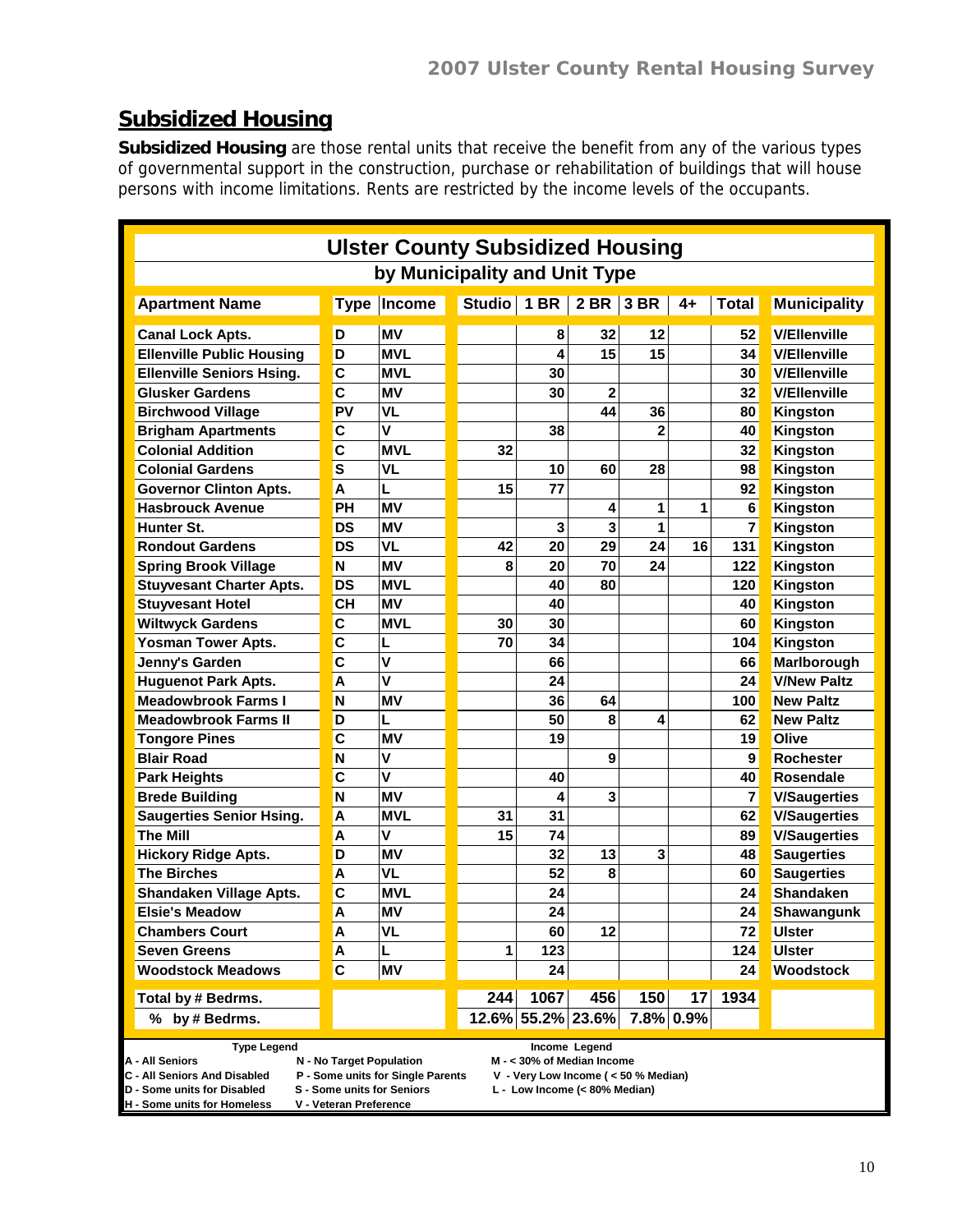Of the 1934 subsidized housing units in Ulster County, 1118 are age restricted for seniors of varying ages; some are over 55, while others are 62 and over. The remaining 816 units, are available for all ages.

Most of the subsidized complexes in the county contain some units that are handicapped accessible and also some that are fully ADA compliant. Generally, handicapped units will not be left vacant if there is no handicapped tenant to rent it. However, the occupying tenant must sign a statement acknowledging that should the unit be needed for a handicapped tenant, the current tenant will be moved to another unit.

Some subsidized housing units are restricted to single parents or the homeless. Others give preference to targeted populations such as veterans, single parents or the frail elderly. Income limitations also vary among the different subsidized complexes.

| <b>Subsidized Housing</b>                                           |     |                                    |       |                      |      |                                    |               |  |  |  |  |
|---------------------------------------------------------------------|-----|------------------------------------|-------|----------------------|------|------------------------------------|---------------|--|--|--|--|
| <b>Compare Distribution of Units by Municipality vs. Population</b> |     |                                    |       |                      |      |                                    |               |  |  |  |  |
|                                                                     |     |                                    |       |                      |      |                                    |               |  |  |  |  |
| <b>Municipality</b>                                                 |     | # of Units $\%$ of Units $\%$ Pop. |       | <b>Municipality</b>  |      | # of Units $\%$ of Units $\%$ Pop. |               |  |  |  |  |
|                                                                     |     |                                    |       |                      |      |                                    |               |  |  |  |  |
| Denning                                                             | 0   | 0%                                 | 0.3%  | Olive                | 19   | 1.0%                               | 2.6%          |  |  |  |  |
| <b>Esopus</b>                                                       | 0   | 0%                                 | 5.2%  | <b>Plattekill</b>    | 0    | 0%                                 | 5.6%          |  |  |  |  |
| Gardiner                                                            | 0   | 0%                                 | 2.9%  | <b>Rochester</b>     | 9    | 0.5%                               | 3.9%          |  |  |  |  |
| Hardenburgh                                                         | 0   | 0%                                 | 0.1%  | Rosendale            | 40   | 2.1%                               | 3.6%          |  |  |  |  |
| <b>Hurley</b>                                                       | 0   | 0%                                 | 3.7%  | <b>Saugerties</b>    | 266  | 13.8%                              | 10.6%         |  |  |  |  |
| <b>Kingston City</b>                                                | 932 | 48.2%                              | 13.2% | <b>Shandaken</b>     | 24   | 1.2%                               | 1.8%          |  |  |  |  |
| <b>Kingston Town</b>                                                | 0   | 0%                                 | 0.5%  | Shawangunk           | 24   | 1.2%                               | 6.8%          |  |  |  |  |
| Lloyd                                                               | 0   | 0.0%                               | 5.6%  | <b>Ulster</b>        | 196  | 10.1%                              | 7.1%          |  |  |  |  |
| <b>Marbletown</b>                                                   | O   | 0.0%                               | 3.3%  | Wawarsing            | 148  | 7.7%                               | 7.8%          |  |  |  |  |
| Marlborough                                                         | 66  | 3.4%                               | 4.6%  | <b>Woodstock</b>     | 24   | 1.2%                               | 3.5%          |  |  |  |  |
| <b>New Paltz</b>                                                    | 186 | 9.6%                               | 7.2%  | <b>Ulster County</b> | 1934 |                                    | 100.0% 100.0% |  |  |  |  |
|                                                                     |     |                                    |       |                      |      |                                    |               |  |  |  |  |
| <b>Total 1934 Units</b>                                             |     |                                    |       |                      |      |                                    |               |  |  |  |  |

The City of Kingston contains 48% of the county's subsidized housing units. Eighty-two per cent of all Subsidized Units are concentrated in four municipalities: City of Kingston, New Paltz, Saugerties and the Town of Ulster. These four municipalities contain 38% of the population of Ulster County.

The vacancy rate for Subsidized Housing in Ulster County is virtually zero (one-fifth of one percent) with 4 of the 1934 units vacant.

Waiting times vary considerably in Subsidized Housing complexes. Six have a wait of up to a year, 13 report a waiting time up to two years, 11 report a  $2 - 3$  year wait and 2 have more than a 3 year wait. Two cannot have waiting lists as they house the homeless.

The Kingston Housing Authority has extensive waiting lists. With the exception of Brigham Apartments on O'Neil St., KHA has closed its waiting lists to applications for all but efficiency units.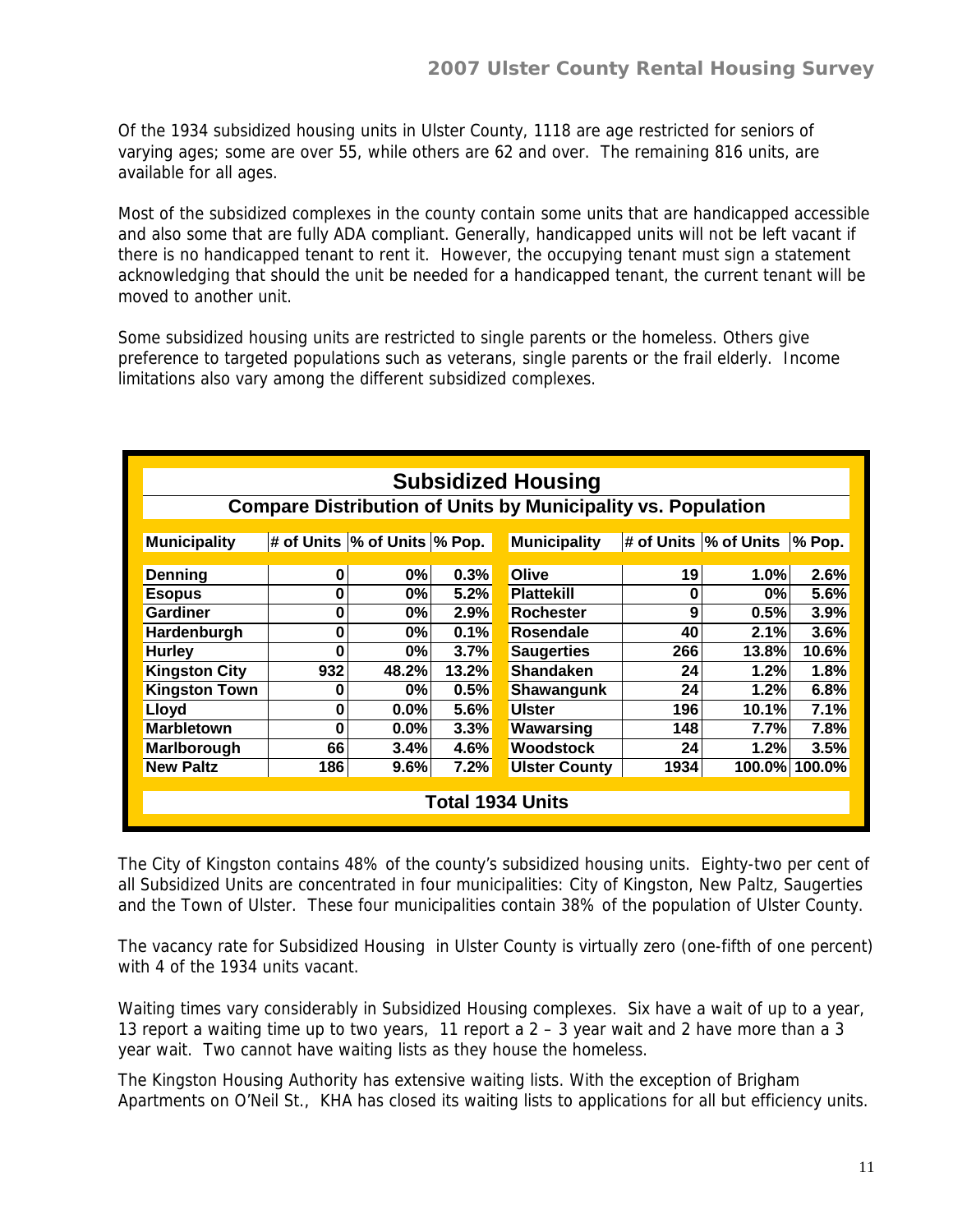Additions to the Subsidized rental housing stock since the publication of the 2006 Rental Survey include the newly completed Golden View in the Town of Lloyd. Golden View is a 51 unit senior residence for age 55 and older. All units are 1 bedroom. Eight units are for the frail elderly. Leasing began in December 2007 and is now nearly complete.

Also ready for occupancy are several units in the recently restored Kirkland Hotel in the City of Kingston. The Kirkland is a multi-use building containing a restaurant, office space and 7 apartments, 5 of which are subsidized and 2 at market rates.

In the Town of Wawarsing, the first phase of a three phase project for seniors is currently under construction. This first phase will contain 55 1 bedroom units, 9 of which are targeted for the frail elderly. The project, a collaboration with Ellenville Hospital, will ultimately comprise 144 units. Phase I is scheduled for occupancy in October 2008.

Ground has been broken in the Town of Esopus for an 80 unit senior housing project. Twelve of the 80 units are intended for veterans and the frail elderly.

The second phase of Chambers Court in the Town of Ulster is in the planning process. An additional 66 senior units, will give preference to the frail elderly.

Woodstock Commons, an intergenerational housing complex proposed in the Town of Woodstock is also in the planning process. The design is for 62 units, ten of which will be for purchase by qualified low/mod income families. The remaining 52 units will be rentals, 20 for people age 55 and over, 32 with no age restriction.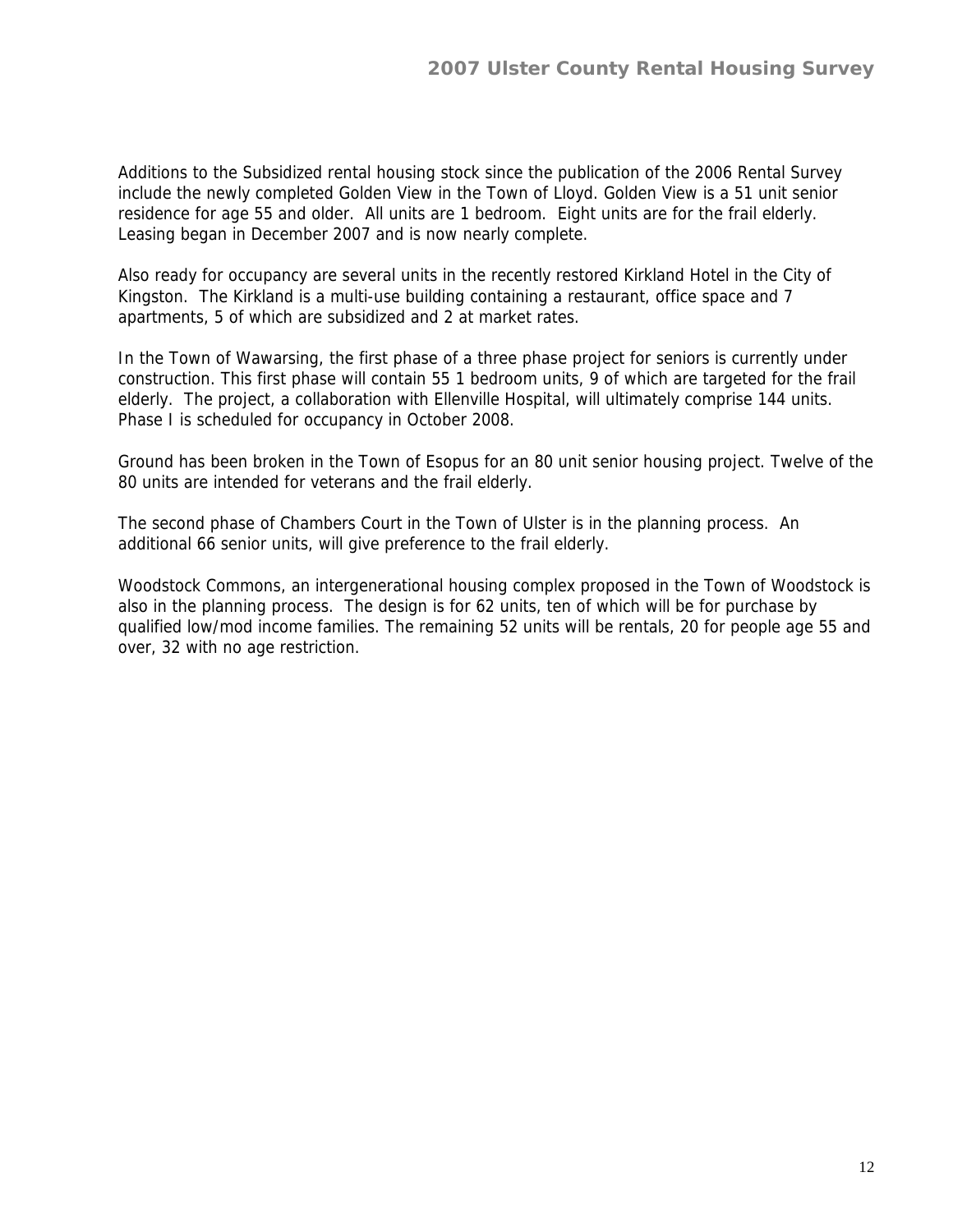# **Affordability**

Most housing providers, including HUD, use 30% as the barometer of affordability for housing. If more than this percentage of a household's income is spent on housing, the household is considered housing cost burdened. Recent data released by the Census, the 2006 American Community Survey (ACS), gives us a fairly current look at the affordability of rental housing in Ulster County.

According to the ACS, 45.8% of Ulster County renters are housing cost burdened. And nearly one quarter (24.5 %) are severely burdened, paying more than half their income toward housing costs.

If this is not startling enough, consider that the Median Household Income for renters in Ulster County, according to the 2006 ACS, is \$36,141. After paying the rent, this leaves little for life's other necessities.

| Gross Rent as a Percentage of Household Income |          |            |  |  |  |  |  |
|------------------------------------------------|----------|------------|--|--|--|--|--|
| <b>Ulster County 2006 ACS</b>                  |          |            |  |  |  |  |  |
|                                                |          |            |  |  |  |  |  |
|                                                | # Hholds | % of Total |  |  |  |  |  |
|                                                |          |            |  |  |  |  |  |
| Less than $10.0\%$                             | 865      | 3.7%       |  |  |  |  |  |
| 10.0 to 14.9 %                                 | 1,259    | 5.4%       |  |  |  |  |  |
| 15.0 to 19.9 %                                 | 2,908    | 12.5%      |  |  |  |  |  |
| 20.0 to 24.9 %                                 | 3,489    | 15.0%      |  |  |  |  |  |
| 25.0 to 29.9 %                                 | 2,818    | 12.1%      |  |  |  |  |  |
| 30.0 to 34.9 %                                 | 2,133    | 9.2%       |  |  |  |  |  |
| 35.0 to 39.9 %                                 | 1,473    | 6.3%       |  |  |  |  |  |
| 40.0 to 49.9 %                                 | 1,359    | 5.8%       |  |  |  |  |  |
| 50.0 % or more                                 | 5,694    | 24.5%      |  |  |  |  |  |
| Not computed                                   | 1,251    | 5.4%       |  |  |  |  |  |
|                                                |          |            |  |  |  |  |  |
| Total Renter Households                        | 23,249   |            |  |  |  |  |  |
|                                                |          |            |  |  |  |  |  |
| Housing Cost Burdened $(30\% + )$              | 10,659   | 45.8%      |  |  |  |  |  |
| Severely Cost Burdened (50% + >)               | 5,694    | 24.5%      |  |  |  |  |  |
|                                                |          |            |  |  |  |  |  |

The problem of rental housing costs does not stop at the Ulster County border. In New York State, the percent rent burdened runs from a low of 27.5% in Jefferson County to a high of 64.5% in Putnam County. Ulster County, with 45.8% ranks 23rd on the list of 38 counties for which 2005 data is available.

For severely burdened, paying more than 50% of gross income toward rent, the range is from a low of 11.9% in Jefferson County to a high of 32.7% in Rockland County. Ulster County ties with Dutchess County for 19th on this list with 24.5%.

Nationwide, the percent burdened range from 30.0% in Wyoming to 51.9% in California. New York is tied for fourth highest with 48.1%. For severely burdened, Wyoming again has the lowest percentage at 15.3%, while California is the highest at 26.0%. New York State runs a close second with 25.8%.